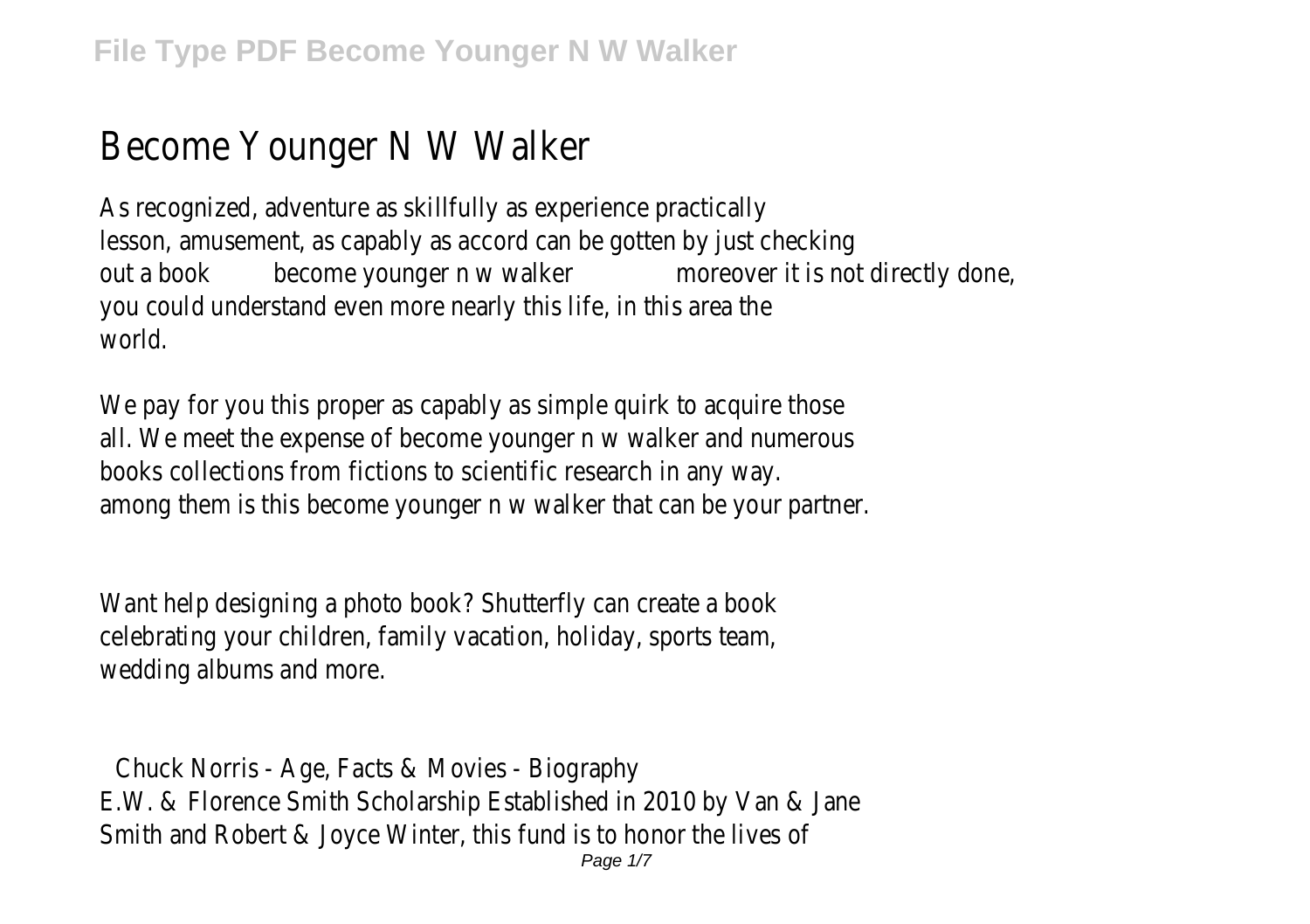E.W. & Florence Smith. Recipients of this scholarship must maintain a 3.0 GPA while enrolled in the College of Liberal Arts & Sciences, in addition to holding part-time employment.

## INSIDE.COM

Bonnie is a young and cheerful girl who is always excited to meet new Pokémon. At times, she gets too invasive with Pokémon, similar to Iris, Burgundy and Bianca, causing them to attack her.She is very proud of her brother's accomplishments as an inventor but sometimes criticizes him if his inventions do not work.

MLB Players | MLB.com

Survival following breast cancer is improving, with over 88% of patients alive at 5 years (Ries et al., 2008) although the prognosis appears to be worse in young women under 35 years at diagnosis (Aebi et al., 2000).In the USA, around 3 million women are survivors of breast cancer, and this number is likely to increase with earlier diagnosis and improvements in adjuvant therapy (Ganz and Hahn ...

Alice Walker – Am I Blue | Genius

Studies conducted with younger adult samples [41-45] that have directly measured the number of steps and verified activity intensity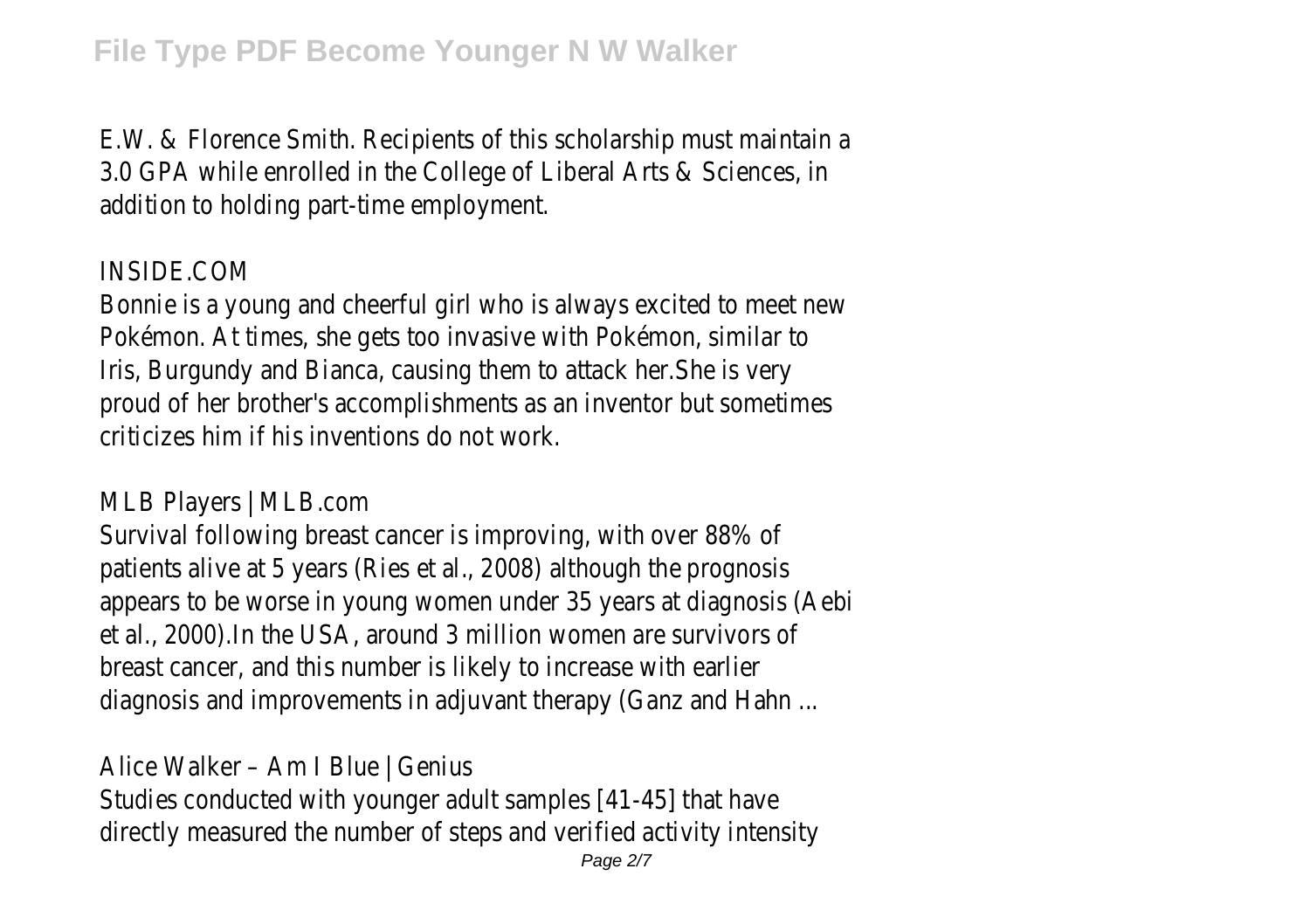in absolute terms of metabolic equivalents or METs  $(1 \text{ MET} = 3.5 \text{ ml} 0.2)$ /kg/min or 1 kcal/kg/hour) have concluded that, despite individual variation, a cadence of 100 steps/minute represents a reasonable heuristic ...

Victims of Sexual Violence: Statistics | RAINN Omicron less likely to put you in the hospital than Delta, studies say AP; Soaring home prices pushed the share of first-time buyers to historic lows CNN; As cast and crew test positive for COVID ...

## Facebook

As we age and become less valued in our society, we struggle to find our place. We have to redefine who we are and identify our purpose. As you'll read later in this article, this is important if you want to be a centenarian. By 2030, it's estimated that 15 million older adults will need mental and behavioral care (APA, n.d.).

Our Changing Climate - Fourth National Climate Assessment In 1988, Amy Tan was earning an excellent living writing speeches for business executives. She worked around the clock to meet the demands from her many high-priced clients, but she took no joy in the work, and felt frustrated and unfulfilled. In her 30s, she took up writing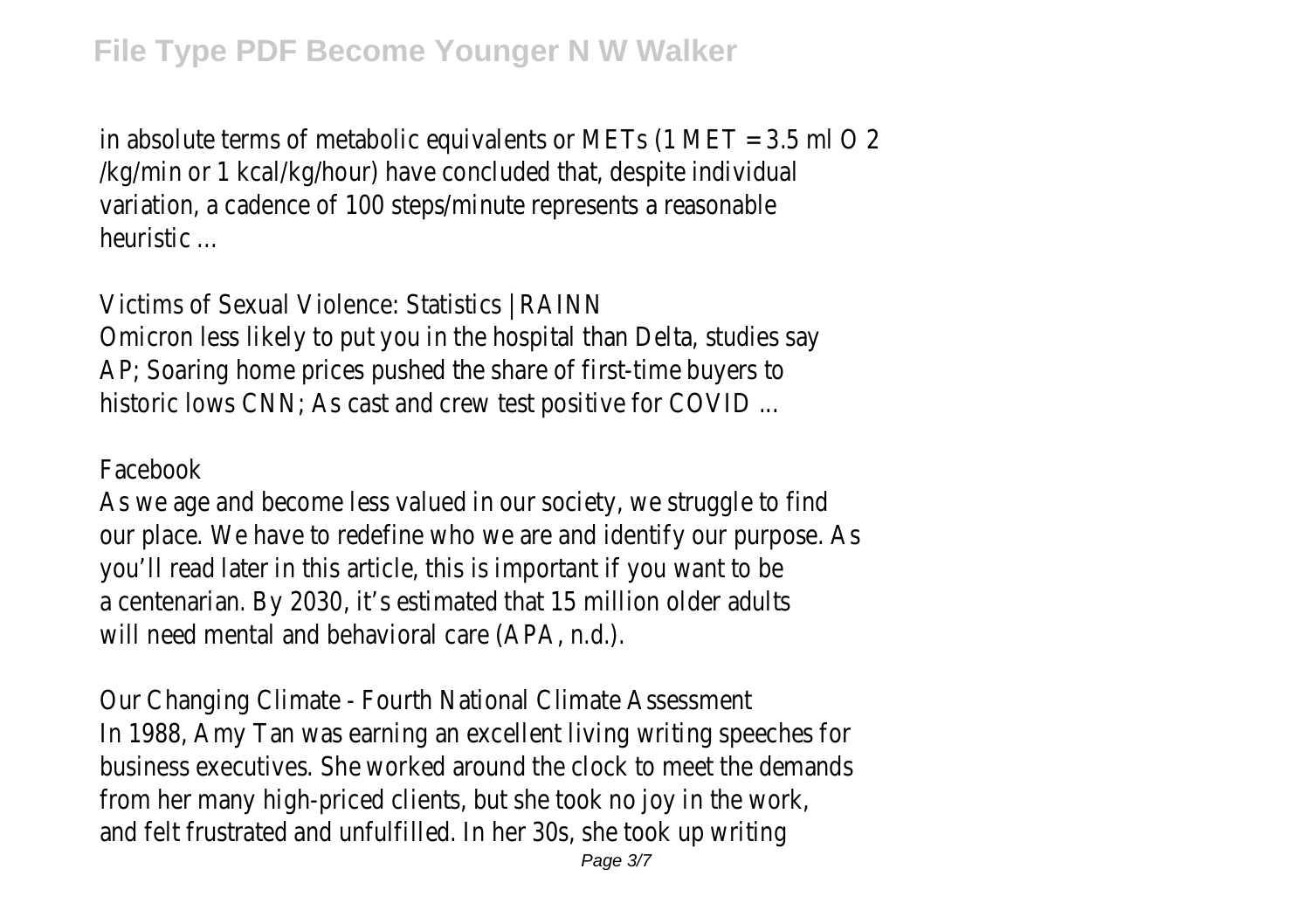fiction. A year later her first book, a collection of interrelated stories called The Joy Luck Club was an international ...

How many steps/day are enough? For older adults and ... Chuck Norris has starred in such action films as 'Return of the Dragon' and 'Missing in Action.' He also starred on the hit TV series 'Walker, Texas Ranger.'

Are Younger Generations Smarter? | SiOWfa16: Science in ... The Pic N Pop Ball Blaster by TOMY is a real blast for toddlers! Little ones will love to pop the balls across the floor with a simple push of a button. Chase down the balls and roll over to pick them up, ready for the fun to start again. Pic N Pop comes with 5 colorful balls, great for indoor or outdoor play.

Become Younger N W Walker

Norman Wardhaugh Walker (4 January 1886, Italy – 6 June 1985, Cottonwood, Arizona) was a British businessman and pioneer in the field of vegetable juicing and nutritional health. He advocated the drinking of fresh raw vegetable and fruit juices, both to regain and to maintain one's health. Based on his design, the Norwalk Hydraulic Press Juicer was developed.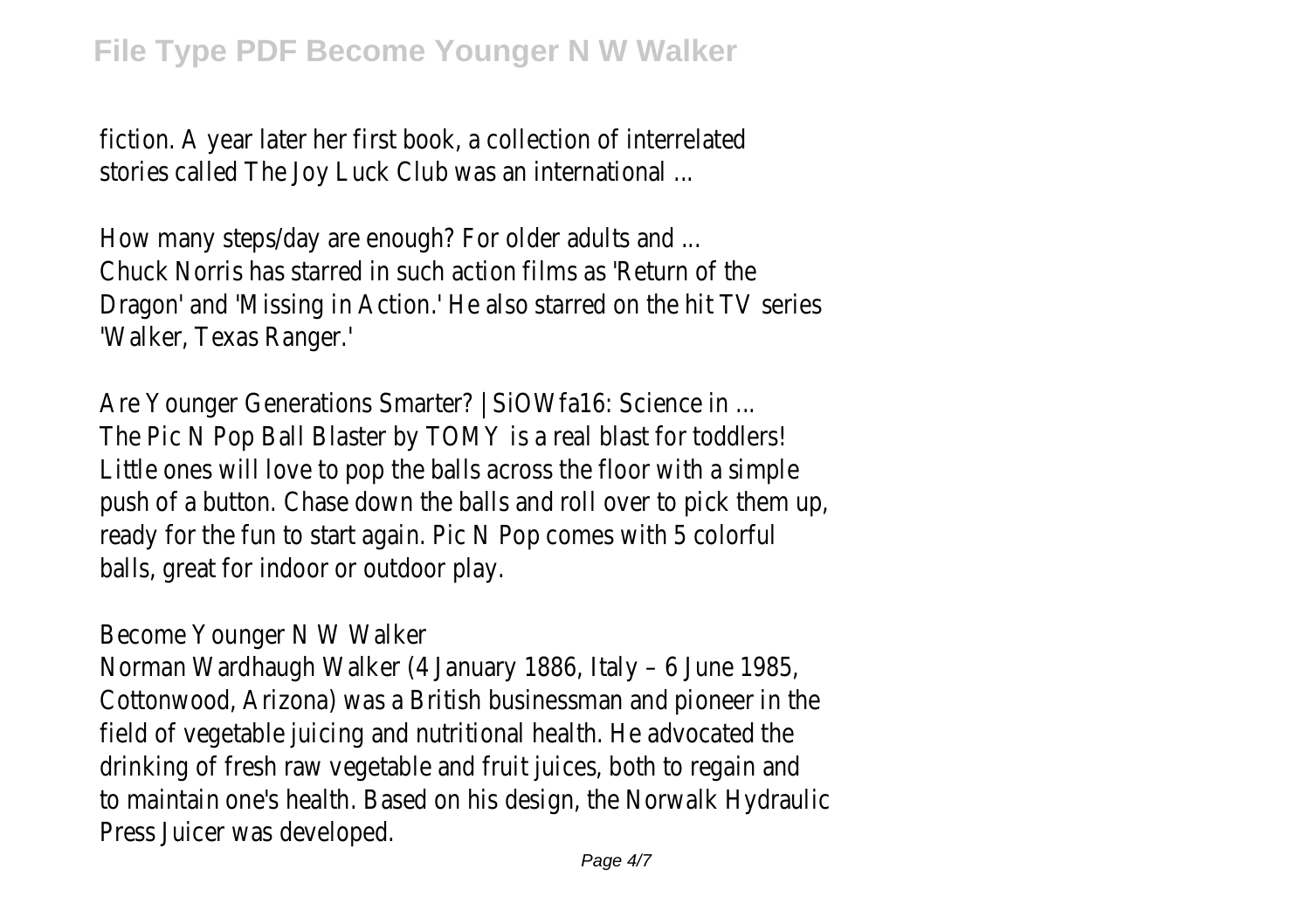What is Positive Aging? 10 Tips to Promote the Positive ... This report is an authoritative assessment of the science of climate change, with a focus on the United States. It represents the second of two volumes of the Fourth National Climate Assessment, mandated by the Global Change Research Act of 1990.

Scholarship Search - Next Gen Web Solutions Upgrade to Inside PRO risk-free for 30 days. Join Inside PRO to gain access to our Slack community of over 2,500 entrepreneurs and executives, participate in community-only AMAs, and more for only \$200 per year - try risk free for 30 days.

Bonnie (anime) - Bulbapedia, the community-driven Pokémon ... Younger People Are at the Highest Risk of Sexual Violence. Ages 12-34 are the highest risk years for rape and sexual assault. 3 Those age 65 and older are 92% less likely than 12-24 year olds to be a victim of rape or sexual assault, and 83% less likely than 25-49 year olds. 4 Read more statistics about about child sexual abuse.

Norman W. Walker - Wikipedia Dorothy Walker is a fictional character in Marvel Comics.She was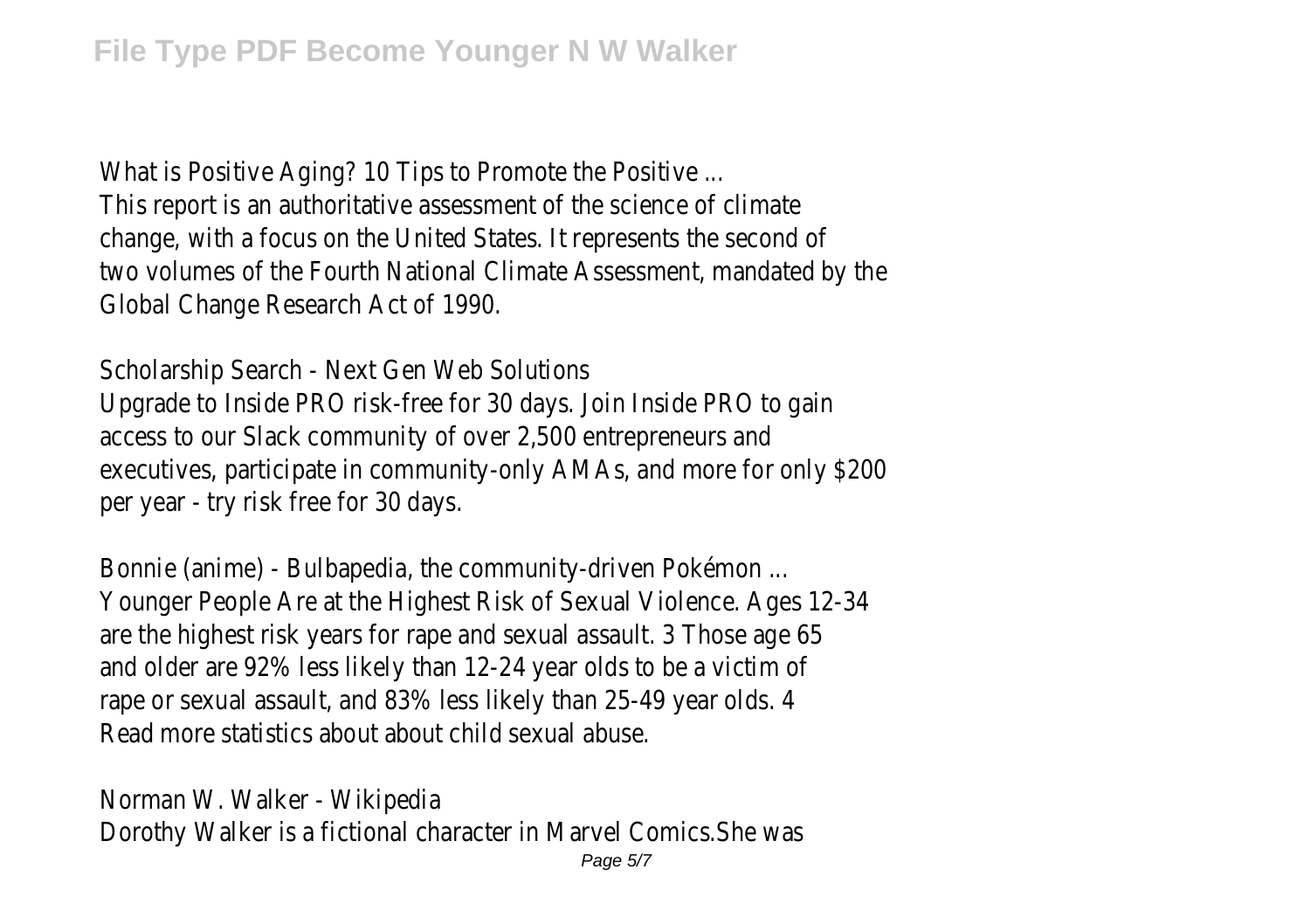created by Stuart Little and Ruth Atkinson and first appeared in Miss America Magazine #2 (Nov. 1944). She was reintroduced in The Defenders #89 (Nov. 1980) by David Michelinie and Mike Harris as a radical departure from her initial conception.. Dorothy Walker was introduced as Betty Walker, the typical doting mother of Patsy Walker.

Amazon.com: Toomies Cannon Ball Pic & Pop : Toys & Games A list of all players in Major League Baseball

No Longer Available - WDSU Facebook

List of Marvel Comics characters: W - Wikipedia 6 thoughts on " Are Younger Generations Smarter? Cassandra N Kearns December 2, 2016 at 1:17 am. I remember talking about this topic in class one day, and I definitely think it holds true. My parents, grandparents, etc. all say our generation is so smart with technology and that we put so much more time into our studies than they ever did.

Amy Tan | Academy of Achievement 38 S&W was a black powder, then smokeless powder load designed to put out about 100 foot-lbs of energy, as opposed to  $\sim$  300 ft-lbs for 38